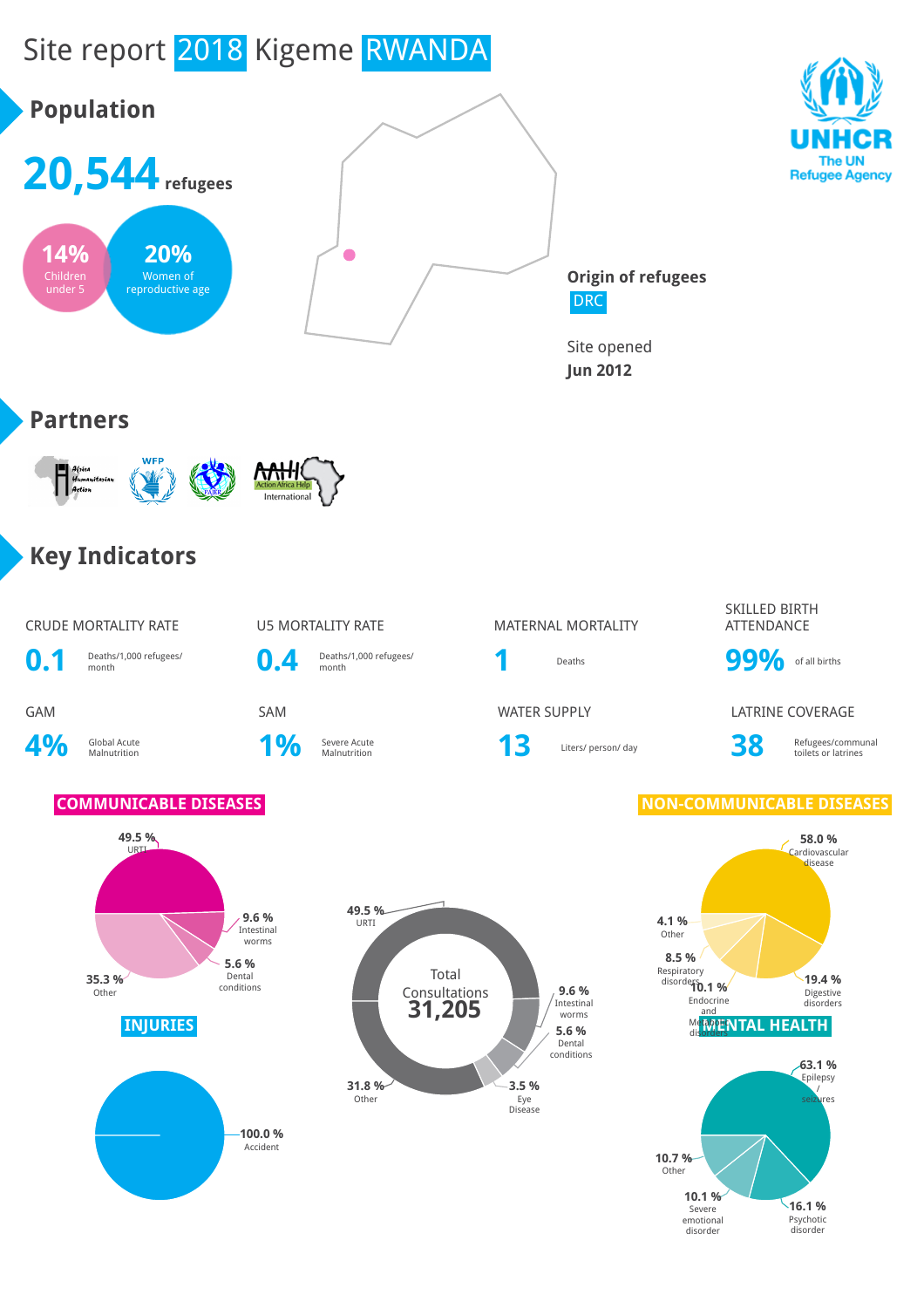### **Public Health**

| <b>HEALTH STAFFING</b>                                      | <b>INDICATOR</b> | <b>STANDARD</b> |           | <b>MORBIDITY</b>                                 | <b>INDICATOR</b> | <b>STANDARD</b> |                  |
|-------------------------------------------------------------|------------------|-----------------|-----------|--------------------------------------------------|------------------|-----------------|------------------|
| Number of medical doctors                                   |                  | 1: 50,000       | ◎         | Incidence of malaria among children under        |                  |                 |                  |
| Number of qualified nurses                                  | 8                | 1:10,000        | ◙         | Incidence of watery diarrhoea among              | 2                |                 |                  |
| Number of community health workers                          | 22               | 1: 1,000        | $\bullet$ | children under 5                                 |                  |                 |                  |
| <b>ACCESS AND UTILIZATION</b>                               | <b>INDICATOR</b> | <b>STANDARD</b> |           | Incidence of pneumonia among children<br>under 5 | 6                |                 |                  |
| Consultations per trained clinician per day                 | 50               | < 50            | ▲         | Incidence of pneumonia among over 5              | 3                |                 |                  |
| Health utilisation rate (new visits / refugee /             | 1.5              | $1 - 4$         | ◙         | Tuberculosis success rate                        | 100%             | < 90%           |                  |
| year)<br>Proportion of host population consultations        | 0%               |                 |           | Were any MDR/X-TB cases diagnosed among<br>PoCs? | <b>No</b>        | ఴ<br><b>No</b>  |                  |
| <b>MORTALITY</b>                                            | <b>INDICATOR</b> | <b>STANDARD</b> |           | <b>VACCINATION</b>                               | <b>INDICATOR</b> | <b>STANDARD</b> |                  |
| <b>Crude Mortality Rate</b><br>(CMR) (/1000/month)          | 0.1              | < 0.75          | $\bullet$ | Full vaccination coverage                        | 0%               | < 95%           | ☺                |
| <b>Under-five Mortality Rate</b><br>(U5MR) (/1000/month)    | 0.4              | < 1.5           | Ø         | Measles vaccination coverage                     | 99%              | < 95%           | $\blacktriangle$ |
| <b>Infant Mortality Rate</b><br>(IMR) (/1000 livebirths)    | 22.4             | < 30            | $\bullet$ | Source of vaccination data                       | <b>HIS</b>       |                 |                  |
| <b>Neonatal Mortality Rate</b><br>(NNMR) (/1000 livebirths) | 14               | < 20            | $\bullet$ | <b>IN-PATIENT DEPARTMENT (IPD)</b>               | <b>INDICATOR</b> | <b>STANDARD</b> |                  |
| <b>OUTBREAK ALERT AND RESPONSE</b>                          | <b>INDICATOR</b> | <b>STANDARD</b> |           | Average length of stay (days)                    | 3.1              |                 |                  |
| Proportion of outbreaks investigated within 48<br>hours     |                  | 100%            |           | Case fatality rate                               | 0.0              |                 |                  |
| Number of outbreaks reported                                | $\mathbf{0}$     |                 |           | Hospitalisation rate                             | 33.4             | $50 - 150$      | ೞ                |

# **Reproductive Health**

| <b>ANTENATAL CARE</b>                                                                     | <b>INDICATOR</b> | <b>STANDARD</b> |   | <b>FAMILY PLANNING</b>                                                      | <b>INDICATOR</b> | <b>STANDARD</b> |   |
|-------------------------------------------------------------------------------------------|------------------|-----------------|---|-----------------------------------------------------------------------------|------------------|-----------------|---|
| Antenatal care coverage                                                                   | 61%              | > 90%           | Ω | Contraceptive prevalence rate                                               | 43%              | $\geq 30\%$     |   |
| Coverage of antenatal tetanus vaccination                                                 | 97%              | >95%            |   | Source of contraceptive prevalence data                                     | <b>HIS</b>       |                 |   |
| <b>DELIVERY CARE</b>                                                                      | <b>INDICATOR</b> | <b>STANDARD</b> |   | SEXUAL AND GENDER-BASED VIOLENCE (SGBV)                                     | <b>INDICATOR</b> | <b>STANDARD</b> |   |
| Proportion of births attended by skilled<br>personnel                                     | 99%              | $\geq 90\%$     | ✓ | Total number of reported rapes                                              | 5                |                 |   |
| Proportion of births conducted by caesarean<br>section                                    | 15%              | $5 - 15%$       |   | Proportion of eligible rape survivors provided<br>with PEP within 72 hours  | 100%             | 100%            |   |
| Proportion of newborn infants with low birth<br>weight (<2500 gs) (weighed within 72 hrs) | 5%               | < 15%           |   | Proportion of eligible rape survivors provided<br>with ECP within 120 hours | 25%              | 100%            | ☎ |
| Proportion of teenage pregnancies                                                         | 1%               |                 |   | SEXUALLY TRANSMITTED INFECTIONS (STIS)                                      | <b>INDICATOR</b> | <b>STANDARD</b> |   |
| Still birth rate (/ 1000 total births / month)                                            | $\overline{2}$   |                 |   | Number of genital ulcer diseases                                            | $\mathbf{0}$     |                 |   |
| Number of maternal deaths                                                                 |                  |                 |   | Number of Pelvic Inflammatory diseases                                      | 0                |                 |   |
| Proportion of maternal deaths investigated<br>within 48 hours                             | 100%             | 100%            |   |                                                                             |                  |                 |   |